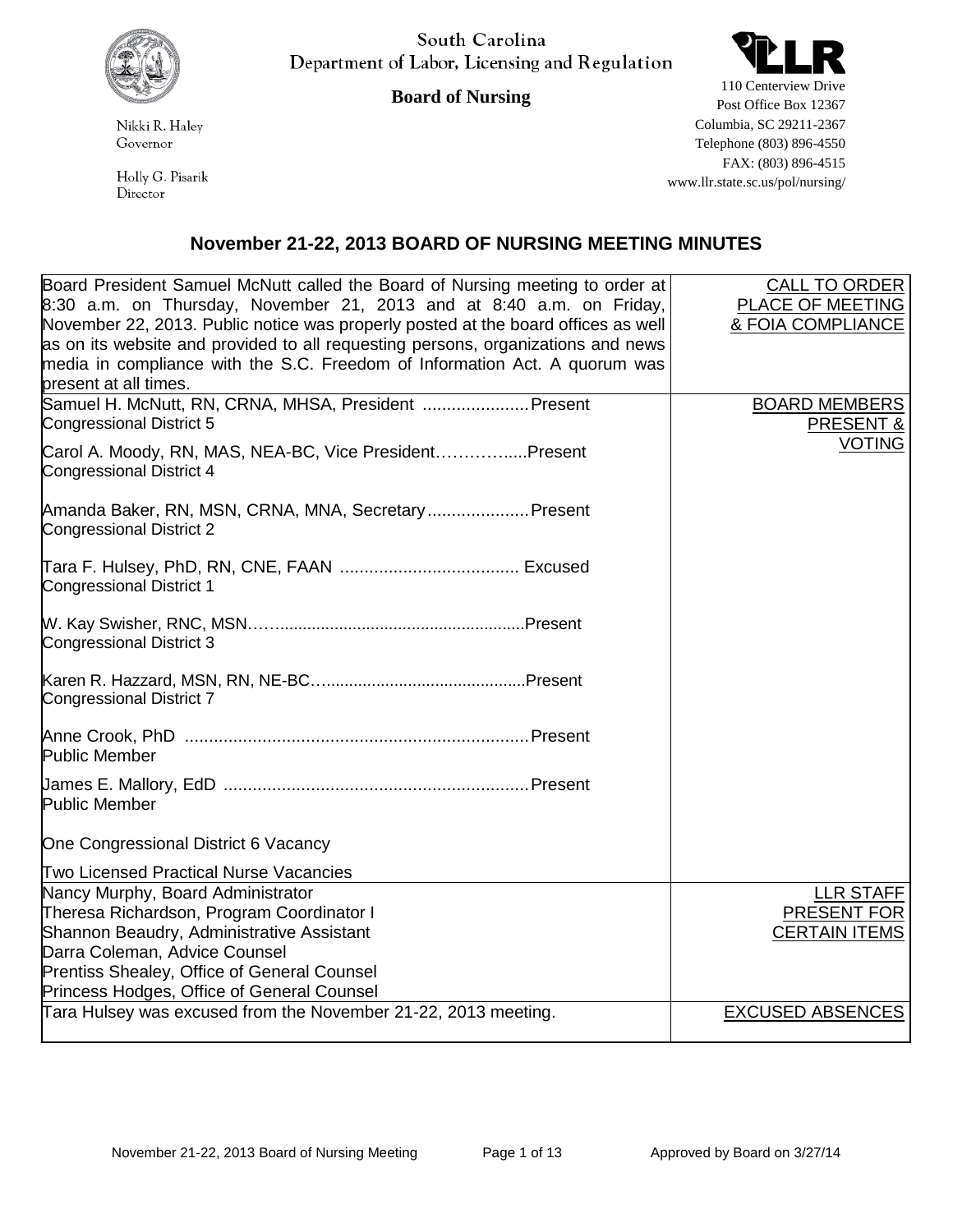| The November 21-22, 2013 Board of Nursing Meeting Regular Agenda was                                                                                         | <b>APPROVAL OF AGENDA</b>                                   |
|--------------------------------------------------------------------------------------------------------------------------------------------------------------|-------------------------------------------------------------|
| presented for the Board's review and approval.                                                                                                               |                                                             |
| A motion was made by Karen Hazzard to amend the agenda for the Office of<br>Investigations and Enforcement (OIE) and Investigative Review Committee (IRC)    | <b>MOTION</b>                                               |
| Report portion to be moved to the afternoon session. James Mallory seconded                                                                                  |                                                             |
| the motion. The motion carried unanimously.                                                                                                                  |                                                             |
| The Consent Agenda for the November 21-22, 2013 Board of Nursing Meeting was                                                                                 | APPROVAL OF CONSENT                                         |
| presented for the Board's review and approval/acceptance as information.                                                                                     | <u>AGENDA</u>                                               |
|                                                                                                                                                              |                                                             |
| a) For Information: NCLEX RN and PN Summary<br>Statistics for July 1 through September 30, 2013                                                              |                                                             |
| b) For Acceptance: July 11, 2013 Nursing Practice and<br><b>Standards Committee Meeting Minutes</b>                                                          |                                                             |
| c) For Acceptance: August 27, 2013 Advisory Committee<br>on Nursing Meeting Minutes                                                                          |                                                             |
| d) For Acceptance:<br>May 3, 2013 Advanced Practice<br><b>Committee Meeting Minutes</b>                                                                      |                                                             |
| e) For Information: August 30, 2013 Healthcare                                                                                                               |                                                             |
| <b>Collaborative Committee Meeting Minutes</b>                                                                                                               |                                                             |
| For Information: Statement of Economic Interest<br>f)                                                                                                        |                                                             |
| g) For Information:<br>Interstate Compact for Physician<br>Licensure Moves Forward, with Consensus Principles                                                |                                                             |
| h) For Information: Budget (on table)                                                                                                                        |                                                             |
|                                                                                                                                                              |                                                             |
| A motion was made by James Mallory to approve the Consent Agenda as<br>presented. Amanda Baker seconded the motion. The motion carried unanimously.          | <b>MOTION</b>                                               |
| The September 26-27, 2013 Board Meeting minutes were presented for the                                                                                       | APPROVAL OF MINUTES                                         |
| Board's review and approval.                                                                                                                                 |                                                             |
|                                                                                                                                                              |                                                             |
| A motion was made by Anne Crook to approve the September 26-27, 2013                                                                                         | <b>MOTION</b>                                               |
| meeting minutes as presented. Karen Hazzard seconded the motion. The motion<br>carried unanimously.                                                          |                                                             |
|                                                                                                                                                              |                                                             |
| Wanda Baker, Academic Program Chair, Greenville Technical College, appeared<br>before the Board to request to amend/ modify the Greenville Technical College | <b>GREENVILLE TECHINICAL</b><br><b>COLLEGE - REQUEST TO</b> |
| practical nursing program closure date from 12/15/12 to 9/30/13.                                                                                             | MODIFY/AMEND                                                |
|                                                                                                                                                              | <b>PRACTICAL NURSING</b>                                    |
| Ms. Baker relayed that the students continued with/completed the same practical                                                                              | PROGRAM CLOSURE                                             |
| hursing program curriculum that had been in place and was approved by the                                                                                    | DATE                                                        |
| Board 12/16/2000. Discussion included but was not limited to the initial closure                                                                             |                                                             |
| date coinciding with accreditation dates and nursing program leadership changes.                                                                             |                                                             |
| A motion was made by Anne Crook to approve modifying the closure date of the                                                                                 |                                                             |
| Greenville Technical College practical nursing program to September 30, 2013.                                                                                | <b>MOTION</b>                                               |
| Karen Hazzard seconded the motion. The motion carried unanimously.                                                                                           |                                                             |
| The site survey team appointed by the Board of Nursing/ Advisory Committee on                                                                                | <b>ITT TECHNICAL INSTITUTE</b>                              |
| Nursing completed their survey for the ITT Technical Institute Greenville proposed                                                                           | <b>GREENVILLE</b>                                           |
| hew associate degree nursing program on May 24, 2013.                                                                                                        |                                                             |
| At its August 27, 2013 meeting, the Advisory Committee on Nursing (ACON)                                                                                     |                                                             |
| voted to request ITT Technical Institute Greenville return to the October 2013                                                                               |                                                             |
| meeting<br>requested additional documentation<br><b>ACON</b><br>provided<br>and<br>be                                                                        |                                                             |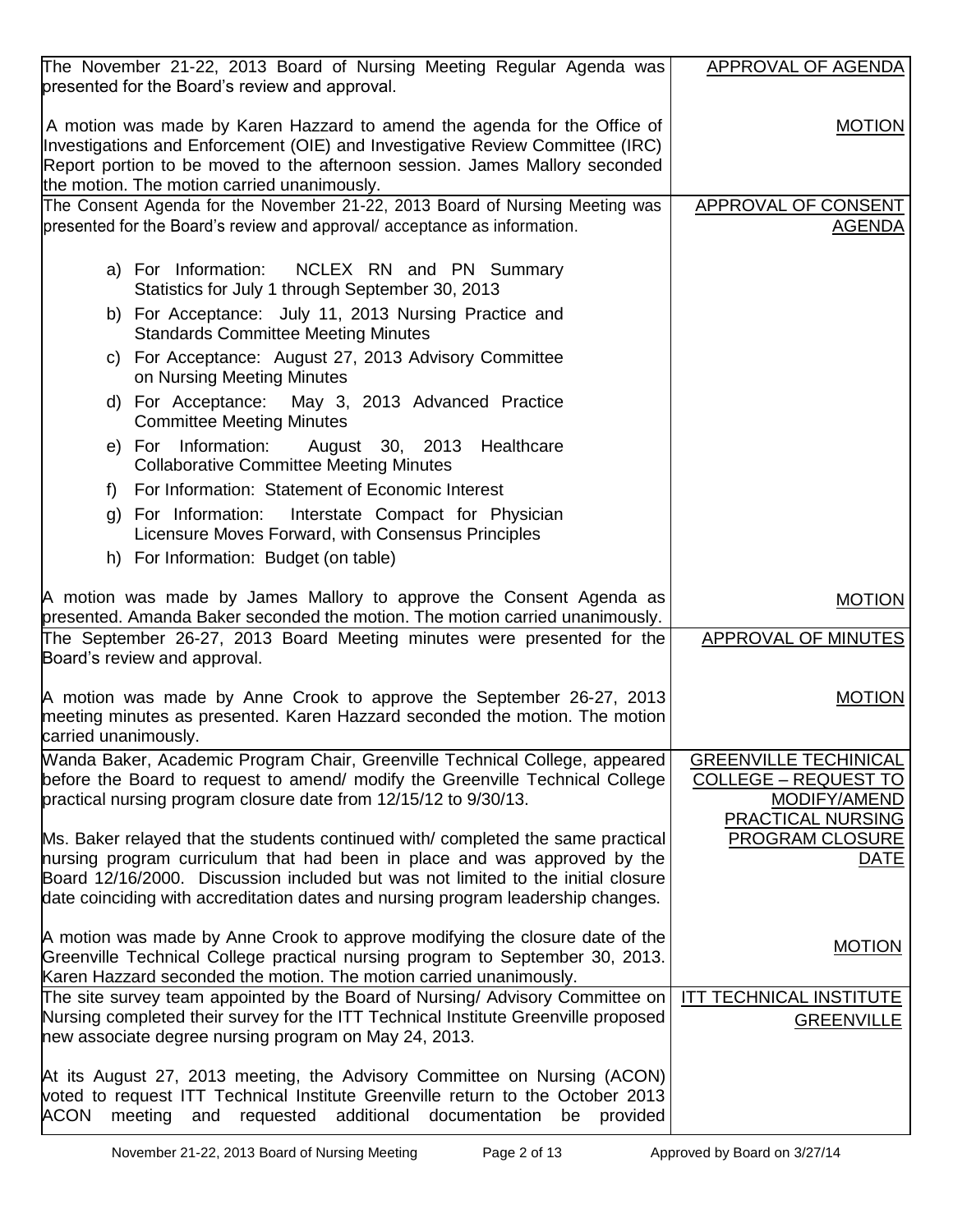| clarifying/incorporating areas of concern regarding the following:                                                                                                                                                                                                                                                                                                                                                                                                                                                                                                                                                                                                                                                                                                                                                                                                                                                                                                                                                                                                                           |  |
|----------------------------------------------------------------------------------------------------------------------------------------------------------------------------------------------------------------------------------------------------------------------------------------------------------------------------------------------------------------------------------------------------------------------------------------------------------------------------------------------------------------------------------------------------------------------------------------------------------------------------------------------------------------------------------------------------------------------------------------------------------------------------------------------------------------------------------------------------------------------------------------------------------------------------------------------------------------------------------------------------------------------------------------------------------------------------------------------|--|
| Clarify the organizational chart<br>Provide an organizational chart for the overall organization<br>$\circ$<br>Provide a nursing program organizational chart<br>$\circ$<br>Provide a legend to define lines of responsibility and/ or<br>$\circ$<br>cooperation<br>Clarify the supervision of the clinical faculty<br>Provide the communication/ supervision channels for clinical<br>$\circ$<br>faculty on the nursing program organizational chart<br>Provide the communication/ supervision channels for clinical<br>$\circ$<br>faculty in the program job descriptions as applicable                                                                                                                                                                                                                                                                                                                                                                                                                                                                                                    |  |
| Clarify #3 and #10 on page 4 of the Chair's position description<br>Provide the following items for/include in the nursing program student<br>handbook                                                                                                                                                                                                                                                                                                                                                                                                                                                                                                                                                                                                                                                                                                                                                                                                                                                                                                                                       |  |
| Nursing program progression policy (e.g. information regarding<br>$\circ$<br>the progression in the program to include grades, curriculum,<br>classes, clinical, etc.)<br>Information regarding the logistics, scheduling and location for the<br>$\circ$<br>various clinical experiences that will be required<br>HESI policy to include HESI progression/graduation<br>$\circ$<br>requirements<br>Grading rounding policy<br>$\circ$<br>Policy for the rationale for progression and grading policies that<br>$\circ$<br>differ from the parent institution/ general education courses<br>Objectively define terms utilized in the handbook, on syllabi, on<br>$\circ$<br>clinical evaluation tools and throughout the program materials e.g.<br>define/ specify – "consistent, regular" (include the specific #) etc.<br>Provide a more specific immunization policy<br>$\circ$<br>Provide a more specific drug policy and violation readmission<br>$\circ$<br>policy<br>Include a physical clearance form<br>Clarify/ provide information for the faculty workload and expectations e.g. |  |
| for didactic contact hours, clinical hours, committee work, office hours,<br>etc.<br>Provide the following information for/ include in the faculty handbook<br>Information for faculty/faculty role regarding the logistics,<br>$\circ$<br>scheduling and location for the various clinical experiences that<br>will be required                                                                                                                                                                                                                                                                                                                                                                                                                                                                                                                                                                                                                                                                                                                                                             |  |
| Clarify on page 15 re: "or appoint a relief preceptor with similar<br>qualifications" regarding preceptors be selected/ preceptored learning<br>experiences be utilized as in Regulation 91-11.C.(5)(a through d)<br>Clarify on page 31 regarding "Preceptored learning experiences may only<br>be usedsuccessfully completed all core fundamental nursing courses<br>and clinical experiences as determined by nursing course sequence and<br>objectives" to include the requirements of Regulation 91-11.F.(1)(d) "has<br>successfully completed a fundamentals of nursing course and a medical/                                                                                                                                                                                                                                                                                                                                                                                                                                                                                           |  |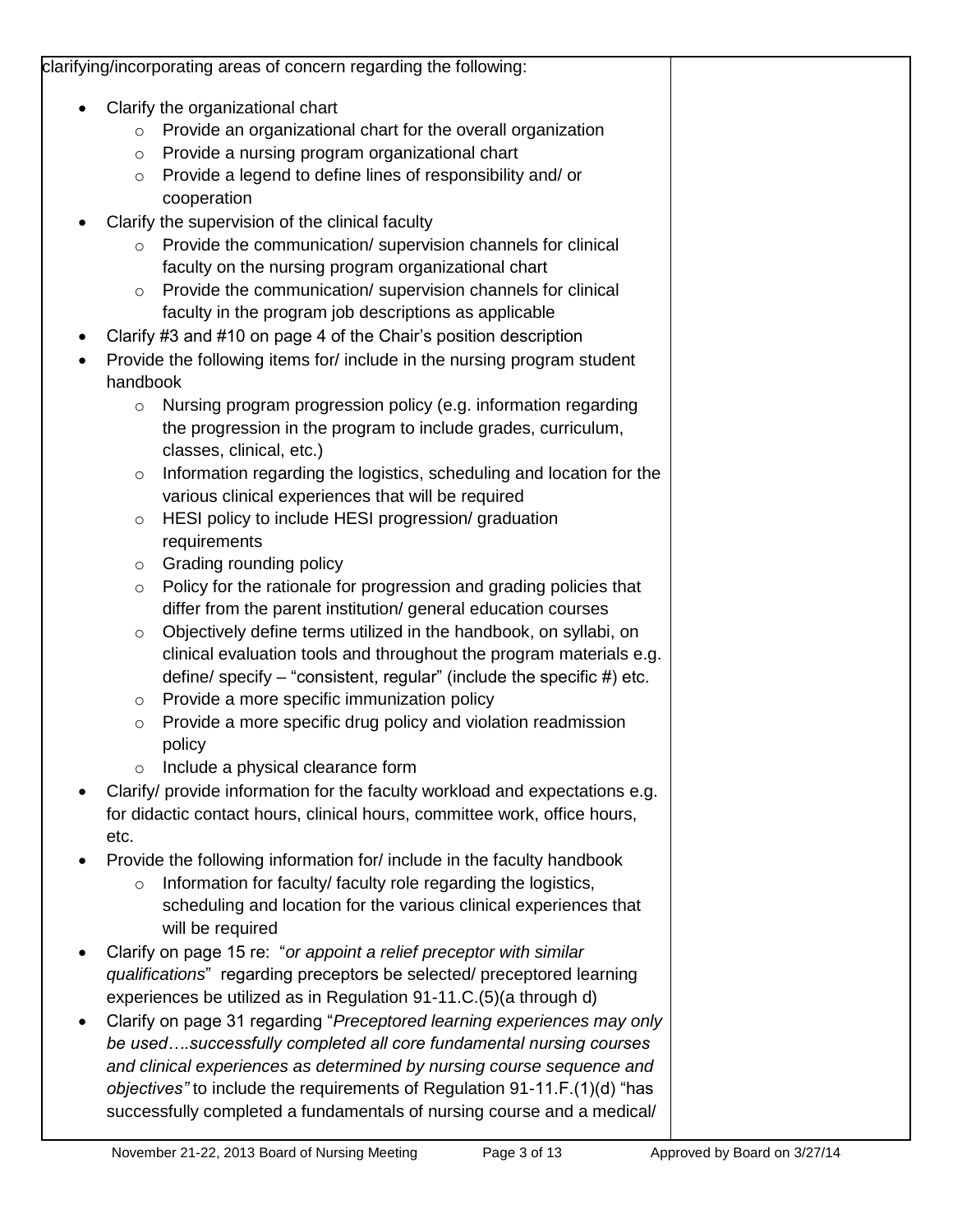| surgical nursing course as determined by the program nurse<br>administrator"                                                                             |  |
|----------------------------------------------------------------------------------------------------------------------------------------------------------|--|
| Clarify the nursing program chair workload/expectations/time for<br>$\bullet$                                                                            |  |
| administrative duties                                                                                                                                    |  |
| Clarify the faculty hiring/ utilization plans to assure that Master's prepared<br>$\bullet$                                                              |  |
| related experienced faculty are hired in sufficient numbers as appropriate                                                                               |  |
| to present the didactic content and to meet the maximum 1:8 faculty to                                                                                   |  |
| student ratio for acute clinical experiences, to fulfill the full-time role and                                                                          |  |
| the clinical faculty plans to ensure clinical instructors not exceed the 30%                                                                             |  |
| of the full-time equivalent faculty (FTE) filled positions as required in<br>Regulations 91-11.C.(1)(a, b, c, d), 91-11.C.(2)(a, b)(1 through 3) and 91- |  |
| 11.C.(4)(a)(1 through 3)(b)(c)                                                                                                                           |  |
| Clarify clinical facility availability and utilization<br>$\bullet$                                                                                      |  |
| Clarify the RN role for the facility/ that the clinical experience will<br>$\circ$                                                                       |  |
| offer RN experiences                                                                                                                                     |  |
| Clarify that the clinical experience is supporting the didactic<br>$\circ$                                                                               |  |
| program component and progression of learning                                                                                                            |  |
| Provide a policy regarding a variety of clinical sites to include<br>$\circ$                                                                             |  |
| experiences for acute care, maternal-child, pediatrics and mental<br>health.                                                                             |  |
| Clarify the plan to ensure adequate acute care and specialty<br>$\circ$                                                                                  |  |
| clinical experiences                                                                                                                                     |  |
| Provide syllabi reflecting progression of didactic coursework throughout<br>٠                                                                            |  |
| the program (also provide the reflection of HESI course requirements)                                                                                    |  |
| Provide clinical evaluation tool(s) reflecting progression of clinical<br>٠                                                                              |  |
| experiences throughout the program                                                                                                                       |  |
| At its October 15, 2013 meeting, the ACON voted to forward the ITT Technical                                                                             |  |
| Institute Greenville proposed associate degree registered nurse program site                                                                             |  |
| survey report and response materials to the Board of Nursing and requested                                                                               |  |
| additional documentation be provided to the Board clarifying/ incorporating areas                                                                        |  |
| of concern regarding the following:                                                                                                                      |  |
| <b>Faculty</b>                                                                                                                                           |  |
| Clarify the faculty hiring/ utilization plans to assure that Master's                                                                                    |  |
| prepared related experienced faculty are hired in sufficient numbers as                                                                                  |  |
| appropriate to present the didactic content and to meet the maximum 1:8                                                                                  |  |
| faculty to student ratio for acute clinical experiences, to fulfill the full-time                                                                        |  |
| role and the clinical faculty plans to ensure clinical instructors not exceed                                                                            |  |
| the 30% of the full-time equivalent faculty (FTE) filled positions as                                                                                    |  |
| required in Regulations 91-11.C.(1)(a, b, c, d), 91-11.C.(2)(a, b)(1<br>through 3) and $91-11.C.(4)(a)(1$ through 3 $(b)(c)$ .                           |  |
| Clarify/ provide information for the faculty workload and expectations e.g.<br>$\bullet$                                                                 |  |
| for didactic contact hours, clinical hours, committee work, office hours,                                                                                |  |
| etc.                                                                                                                                                     |  |
|                                                                                                                                                          |  |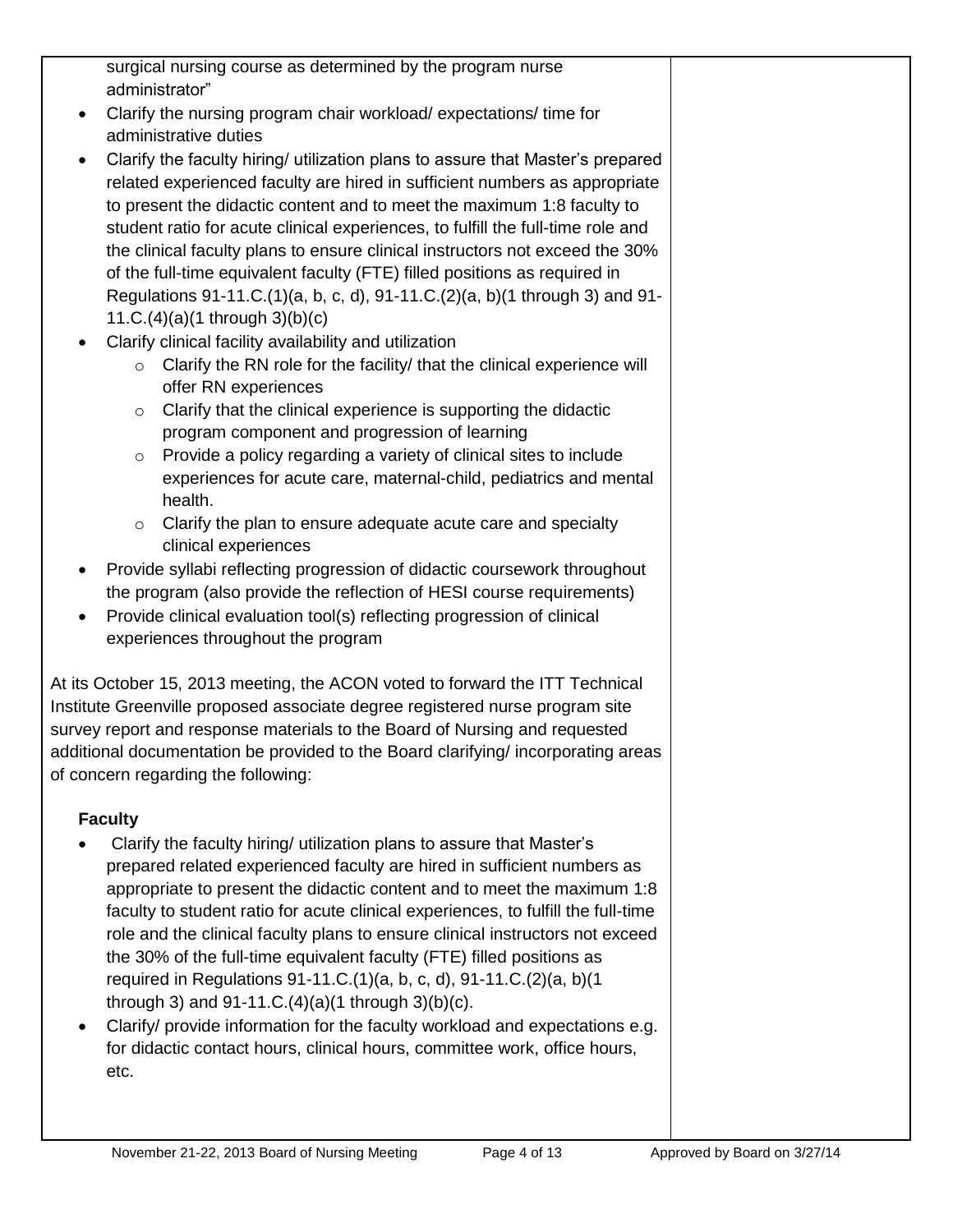| <b>Clinical Facilities</b>                                                                                                                                       |               |
|------------------------------------------------------------------------------------------------------------------------------------------------------------------|---------------|
| Clarify clinical facility availability and utilization                                                                                                           |               |
| Clarify that the clinical experience is supporting the didactic<br>$\circ$                                                                                       |               |
| program component and progression of learning                                                                                                                    |               |
| Clarify the plan to ensure adequate acute care and specialty<br>$\circ$                                                                                          |               |
| clinical experiences                                                                                                                                             |               |
| Clarify the plan regarding the number of students that will be at<br>$\circ$                                                                                     |               |
| each clinical facility and the number of faculty that will be needed                                                                                             |               |
| for supervision for each course each quarter                                                                                                                     |               |
|                                                                                                                                                                  |               |
| <b>Curriculum</b>                                                                                                                                                |               |
| Clarify the plan for the utilization of standardized testing throughout the                                                                                      |               |
| curriculum e.g. at the end of appropriate courses, possibly providing a                                                                                          |               |
| grid for the program as a whole, remediation plans, etc.                                                                                                         |               |
| Clarify the progression policy (regarding minimum grade of "C" in all<br>$\bullet$                                                                               |               |
| required courses/ syllabi listing "B")                                                                                                                           |               |
|                                                                                                                                                                  |               |
| Melissa Black, Program Chair, Breckinridge School of Nursing, ITT Technical<br>Institute and Anthony Berrios, College Director, ITT Technical Institute appeared |               |
| before the Board to discuss the site survey and response materials.                                                                                              |               |
|                                                                                                                                                                  |               |
| Discussion included but was not limited to plans to hire sufficient qualified                                                                                    |               |
| faculty, clinical site availability, pending contracts with clinical sites, available                                                                            |               |
| clinical experiences for students, standardized testing and remediation,                                                                                         |               |
| maternal/child clinical experiences and simulation.                                                                                                              |               |
|                                                                                                                                                                  |               |
| A motion was made by Karen Hazzard to go into executive session for the<br>purpose of receiving legal counsel. Amanda Baker seconded the motion. The             | <b>MOTION</b> |
| motion carried unanimously.                                                                                                                                      |               |
|                                                                                                                                                                  |               |
| A motion was made by James Mallory to leave executive session. Karen                                                                                             | <b>MOTION</b> |
| Hazzard seconded the motion. The motion carried unanimously. No official                                                                                         |               |
| actions were taken during executive session.                                                                                                                     |               |
|                                                                                                                                                                  | <b>MOTION</b> |
| A motion was made by Karen Hazzard to deny the ITT Technical Institute<br>Greenville proposed new associate degree nursing program based upon                    |               |
| information presented to the South Carolina Board of Nursing that inadequately                                                                                   |               |
| and insufficiently represented the threshold for approval of a high quality clinical                                                                             |               |
| experience for the nursing students.                                                                                                                             |               |
|                                                                                                                                                                  |               |
| Specific concerns included the clinical/ learning experience sites for maternal/                                                                                 |               |
| child.                                                                                                                                                           |               |
| The Board directed ITT Technical Institute Greenville to complete the following:                                                                                 |               |
| Submit a revised application to ACON<br>$\bullet$                                                                                                                |               |
| Provide executed clinical contracts<br>$\bullet$                                                                                                                 |               |
| Provide average daily census of each clinical site that is specific to the<br>$\bullet$                                                                          |               |
| clinical population for the curriculum/course in which the student is                                                                                            |               |
| enrolled (e.g. number of deliveries, number of pediatric patients, etc).                                                                                         |               |
|                                                                                                                                                                  |               |
| Conduct site surveys on all proposed clinical sites and submit a report of<br>$\bullet$                                                                          |               |
| findings with the ACON application                                                                                                                               |               |
| Clarify the onsite faculty supervision at each of the proposed clinical sites                                                                                    |               |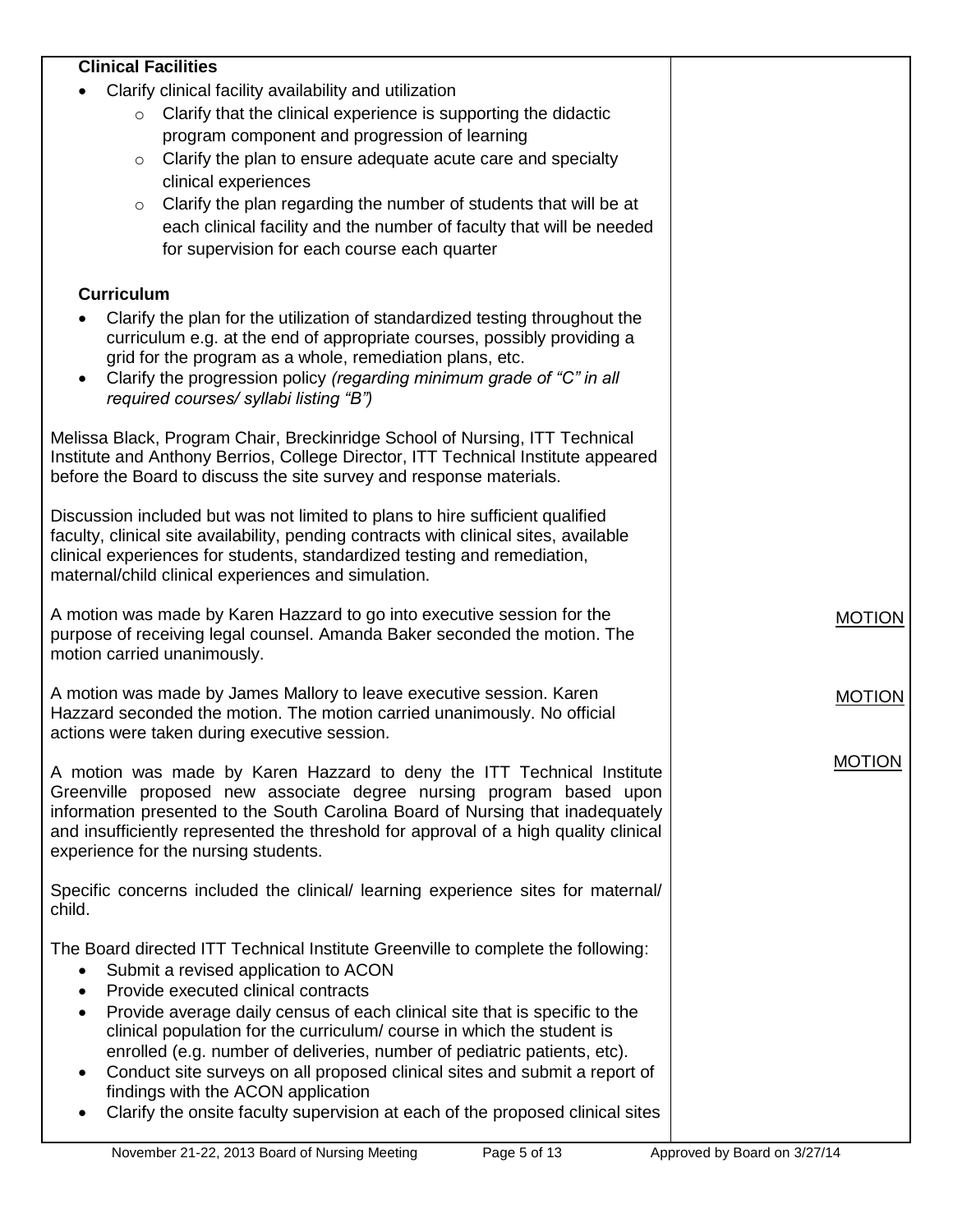| Amanda Baker seconded the motion. The motion carried unanimously.                                                                                                                                                                                                                                                                                                                                                                                                                                                                                                                                                                                                                                                                                                                                                        |                                                                         |
|--------------------------------------------------------------------------------------------------------------------------------------------------------------------------------------------------------------------------------------------------------------------------------------------------------------------------------------------------------------------------------------------------------------------------------------------------------------------------------------------------------------------------------------------------------------------------------------------------------------------------------------------------------------------------------------------------------------------------------------------------------------------------------------------------------------------------|-------------------------------------------------------------------------|
| At its October 15, 2013 meeting, the ACON voted to recommend that the Board<br>approve Florence-Darlington Technical College's request for curriculum changes<br>as presented.                                                                                                                                                                                                                                                                                                                                                                                                                                                                                                                                                                                                                                           | <b>FLORENCE DARLINGTON</b><br>TECHNICAL COLLEGE -<br><b>REQUEST FOR</b> |
| Sharon Stafford, Department Chair and Sharon McManus, Student Success<br>Coordinator, Florence-Darlington Technical College (FDTC) appeared before the<br>Board to present the request.                                                                                                                                                                                                                                                                                                                                                                                                                                                                                                                                                                                                                                  | <b>CURRICULUM CHANGE</b>                                                |
| Discussion included but was not limited to aligning the FDTC organizing<br>framework with the National League for Nursing (NLN), changing student nursing<br>outcomes, and the current organizing framework being based on a previous NLN<br>model.                                                                                                                                                                                                                                                                                                                                                                                                                                                                                                                                                                      |                                                                         |
| A motion was made by Anne Crook to accept the curriculum changes as<br>requested/ presented by Florence-Darlington Technical College and as<br>recommended by the ACON. Karen Hazzard seconded the motion. The motion<br>carried unanimously.                                                                                                                                                                                                                                                                                                                                                                                                                                                                                                                                                                            | <b>MOTION</b>                                                           |
| At the March 2012 Board meeting, the CVS Minute Clinic appeared before the<br>Board with a request to supervise more than three APRNs. At the meeting, the<br>Board voted to accept Minute Clinic's request for the APRN/physician ratio to<br>supervise up to six APRNs with the stipulation that they cannot supervise more<br>than three at one time regardless of circumstances (to include any APRNs<br>physicians supervise outside of their relationship with Minute Clinic). All covering<br>physicians need to be within a 45 mile radius (per the Nurse Practice Act). Minute<br>Clinic will submit schedules on a quarterly basis for Board review, provide a list of<br>the APRNs each physician sponsors (internal and external to Minute Clinic), and<br>report any deviations to the Board administrator. | MINUTE CLINIC                                                           |
| At its May 7, 2012 meeting, the Board of Medical Examiners ruled that the SC<br>Nursing Board's recommendation is not inconsistent with the current Medical<br>Practice guidelines.                                                                                                                                                                                                                                                                                                                                                                                                                                                                                                                                                                                                                                      |                                                                         |
| CVS Minute Clinic submitted a request to discontinue the requirement of<br>submitting quarterly reports to the Board of Nursing.                                                                                                                                                                                                                                                                                                                                                                                                                                                                                                                                                                                                                                                                                         |                                                                         |
| Garrett Gillespie, Esq., Senior Legal Counsel, Travis Dayhuff, Esq., Legal<br>Counsel, and Janette Capaci, CNS, Minute Clinic, appeared before the Board to<br>present their request.                                                                                                                                                                                                                                                                                                                                                                                                                                                                                                                                                                                                                                    |                                                                         |
| Discussion included but was not limited to Minute Clinic's current number of clinics<br>and practitioners, the completion of one year of reports and Minute Clinic will<br>continue to adhere to all other requirements and conditions set forth by the Board.                                                                                                                                                                                                                                                                                                                                                                                                                                                                                                                                                           |                                                                         |
| A motion was made by Anne Crook to relieve Minute Clinic of the quarterly reports<br>requirement with all other stipulations of the agreement remaining. Amanda Baker<br>seconded the motion. The motion carried unanimously.                                                                                                                                                                                                                                                                                                                                                                                                                                                                                                                                                                                            | <b>MOTION</b>                                                           |
| Lorri Gibbons, Vice President, Quality Improvement and Patient Safety, South<br>Carolina Hospital Association and Sonya Dawkins, Senior Vice President, PHT<br>Services, presented information regarding Just Culture.                                                                                                                                                                                                                                                                                                                                                                                                                                                                                                                                                                                                   | <b>JUST CULTURE</b>                                                     |
| Discussion included but was not limited to the number of hospitals in South                                                                                                                                                                                                                                                                                                                                                                                                                                                                                                                                                                                                                                                                                                                                              |                                                                         |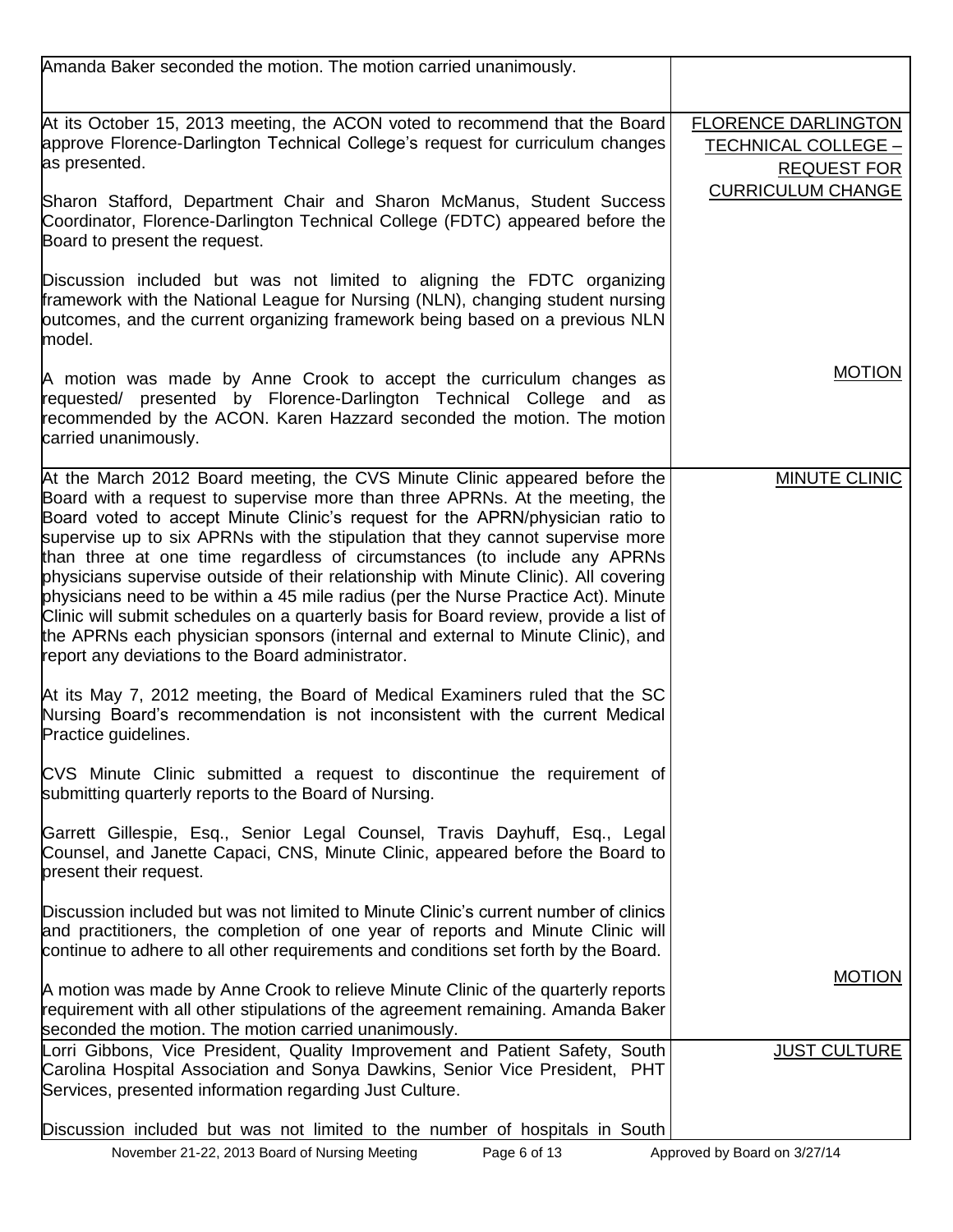| Carolina currently participating in Just Culture on some level, Just Culture certified<br>individuals, the application of Just Culture, accountability, event investigation, and<br>training opportunities.                                                                                                               |                                                 |
|---------------------------------------------------------------------------------------------------------------------------------------------------------------------------------------------------------------------------------------------------------------------------------------------------------------------------|-------------------------------------------------|
| The Board thanked Ms. Gibbons and Ms. Dawkins for coming and presenting the<br>information.                                                                                                                                                                                                                               |                                                 |
| At its October 10, 2013 meeting, the Nursing Practice and Standards Committee<br>(NPSC) voted to recommend the Board approve changes to Advisory Opinion<br>(AO) #55 as presented.                                                                                                                                        | AO #55                                          |
| Discussion included but was not limited to AO #55 previously being revised and<br>approved through the Healthcare Collaborative Committee and the NPSC<br>requesting to remove "external" from the AO statement regarding fetal<br>monitoring.                                                                            |                                                 |
| A motion was made by Anne Crook to accept the revision to AO #55 as<br>presented. Amanda Baker seconded the motion. The motion carried<br>unanimously.                                                                                                                                                                    | <b>MOTION</b>                                   |
| The Nominating Committee (members Anne Crook and James Mallory) submitted                                                                                                                                                                                                                                                 | <b>PRESIDENT'S REPORT -</b>                     |
| the following 2014 Slate of Board Officers for Board consideration and vote:<br>Samuel McNutt - President, Carol Moody - Vice President, Amanda Baker                                                                                                                                                                     | <b>REPORT FROM</b><br><b>NOMINATING</b>         |
| Secretary.                                                                                                                                                                                                                                                                                                                | <b>COMMITTEE/ELECTION OF</b><br><b>OFFICERS</b> |
| A motion was made by Karen Hazzard to elect Samuel McNutt as Board                                                                                                                                                                                                                                                        | <b>MOTION</b>                                   |
| President, Carol Moody as Vice President, and Amanda Baker as Secretary.<br>Anne Crook seconded the motion. The motion carried unanimously.                                                                                                                                                                               |                                                 |
| The Board discussed the NCSBN Midyear Meeting and the need to approve the                                                                                                                                                                                                                                                 | PRESIDENT'S REPORT -                            |
| Administrator and a Board representative to attend.                                                                                                                                                                                                                                                                       | <b>NCSBN MIDYEAR</b>                            |
|                                                                                                                                                                                                                                                                                                                           | <b>MEETING</b>                                  |
| A motion was made by Amanda Baker to approve a Board representative and the<br>Board Administrator attending the NCSBN Midyear Meeting. Karen Hazzard<br>seconded the motion. The motion carried unanimously.                                                                                                             | <b>MOTION</b>                                   |
| The Board discussed 2014 Board representative assignments for committees.                                                                                                                                                                                                                                                 | <b>PRESIDENT'S REPORT -</b>                     |
| <b>Committee/Board Member</b>                                                                                                                                                                                                                                                                                             | <b>BOARD OF NURSING</b><br><b>COMMITTEE</b>     |
| <b>Advanced Practice Committee-Samuel McNutt</b>                                                                                                                                                                                                                                                                          | <b>ASSIGNMENTS</b>                              |
| Nursing Practice and Standards Committee-Amanda Baker                                                                                                                                                                                                                                                                     |                                                 |
| Advisory Committee on Nursing-Tara Hulsey<br><b>RPP Advisory Committee-Karen Hazzard</b>                                                                                                                                                                                                                                  |                                                 |
| Healthcare Collaborative Committee-Amanda Baker                                                                                                                                                                                                                                                                           |                                                 |
| A motion was made by Karen Hazzard to approve the assignments as presented.<br>Amanda Baker seconded the motion. The motion carried unanimously.                                                                                                                                                                          | <b>MOTION</b>                                   |
| The Board discussed the October 18, 2013 Healthcare Collaborative Committee                                                                                                                                                                                                                                               | <b>HEALTHCARE</b>                               |
| meeting and the Inspector General's Report regarding prescription drug abuse in<br>South Carolina.                                                                                                                                                                                                                        | <b>COLLABORATIVE</b><br>COMMITTEE REPORT        |
| Discussion included but was not limited to discussion at the October 18, 2013<br>meeting with DHEC regarding DHEC plans, changes to DHEC pharmacy<br>reporting requirements, a letter sent to the governor requesting a task force be<br>created to develop a comprehensive plan to battle prescription drug abuse, and a |                                                 |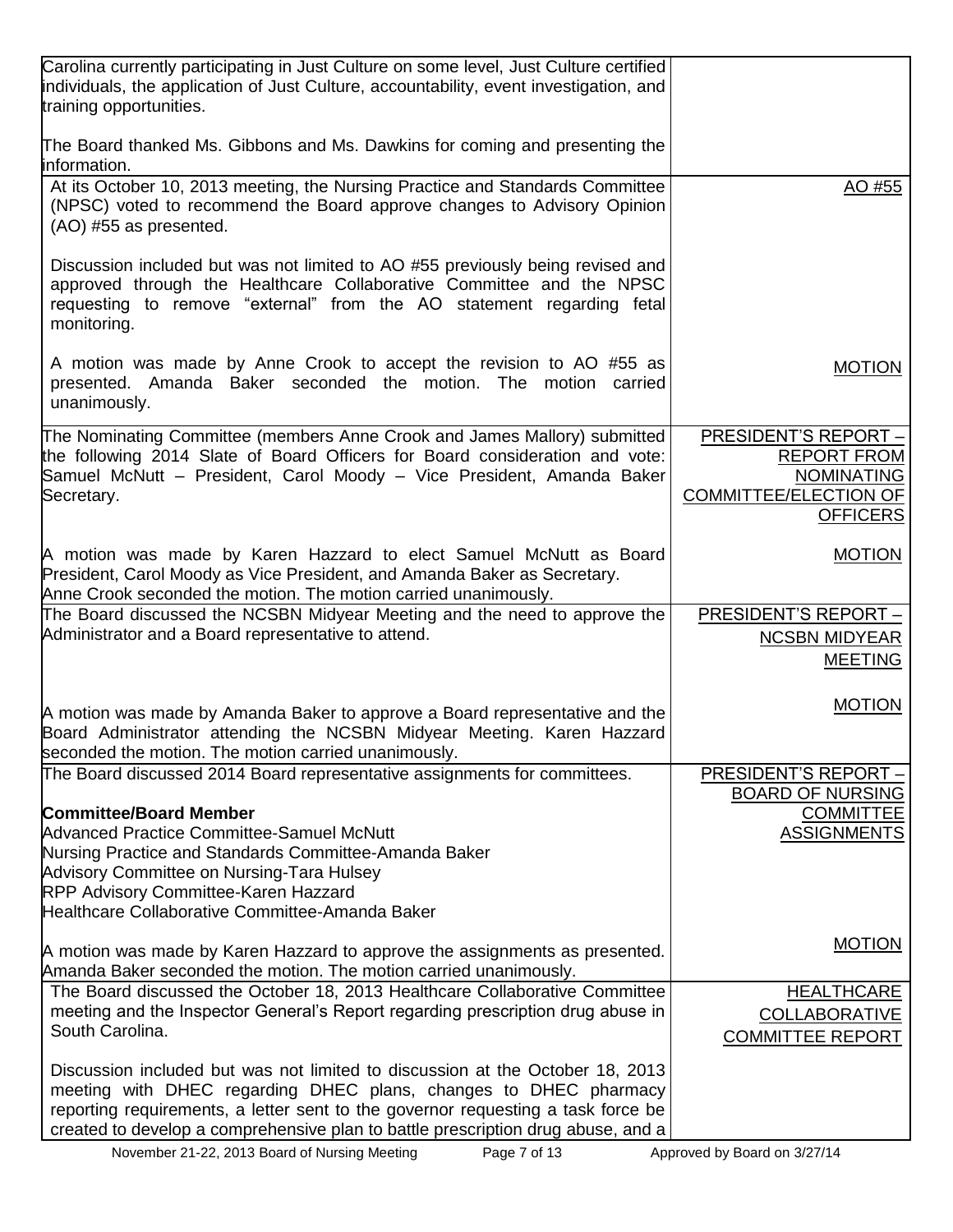| meeting that was held at the Governor's office.                                                                                                                                                                                                                                            |                               |
|--------------------------------------------------------------------------------------------------------------------------------------------------------------------------------------------------------------------------------------------------------------------------------------------|-------------------------------|
| Samuel McNutt stated that they are currently waiting on Governor Haley's<br>response regarding the task force.                                                                                                                                                                             |                               |
|                                                                                                                                                                                                                                                                                            |                               |
| At its October 15, 2013 meeting, the ACON recommended the Board approve                                                                                                                                                                                                                    | <b>COMMITTEE MEMBER</b>       |
| Kimberly Glenn for the second BSN educator position on the committee.                                                                                                                                                                                                                      | NOMINATIONS-                  |
|                                                                                                                                                                                                                                                                                            | ADVISORY COMMITTEE            |
| The nomination form was provided for the Board's review. Kimberly Glenn<br>appeared before the Board to respond to questions.                                                                                                                                                              | ON NURSING                    |
| A motion was made by Amanda Baker to accept Kimberly Glenn's nomination to<br>ACON for the second BSN educator position. Karen Hazzard seconded the<br>motion. The motion carried unanimously.                                                                                             | <b>MOTION</b>                 |
|                                                                                                                                                                                                                                                                                            | <b>RECOVERING</b>             |
|                                                                                                                                                                                                                                                                                            | PROFESSIONAL                  |
|                                                                                                                                                                                                                                                                                            | PROGRAM SERVICES              |
|                                                                                                                                                                                                                                                                                            | (EXECUTIVE SESSION)           |
|                                                                                                                                                                                                                                                                                            |                               |
| A motion was made by Amanda Baker to go into closed session and to allow the<br>court reporter and Nancy Murphy to remain in session. Carol Moody seconded<br>the motion. The motion carried unanimously.                                                                                  | <b>MOTION</b>                 |
|                                                                                                                                                                                                                                                                                            | <b>MOTION</b>                 |
| A motion was made by Carol Moody to leave closed session. Karen Hazzard<br>seconded the motion. The motion carried unanimously.                                                                                                                                                            |                               |
| Information was provided to the Board regarding the new process for                                                                                                                                                                                                                        | ADMINISTRATOR'S               |
| disseminating and reviewing Board materials via the secure Board member PDF                                                                                                                                                                                                                | REPORT-BOARD                  |
| viewer website.                                                                                                                                                                                                                                                                            | <b>WEBSITE/MEETING</b>        |
|                                                                                                                                                                                                                                                                                            | <b>MATERIALS</b>              |
|                                                                                                                                                                                                                                                                                            |                               |
| At its October 15, 2013 meeting, the ACON voted to recommend the Board                                                                                                                                                                                                                     | ADMINISTRATOR'S               |
| approve the proposed Interim Visit Policy as presented.                                                                                                                                                                                                                                    | <b>REPORT - INTERIM VISIT</b> |
|                                                                                                                                                                                                                                                                                            | <b>PROCESS</b>                |
| Discussion included but was not limited to the regulations allowing interim visits<br>for nursing programs that may not be meeting Nursing Education Program<br>Standards as set forth in R.91-11. or R.91-12. and the need to develop a process<br>for the interim visit to be conducted. |                               |
|                                                                                                                                                                                                                                                                                            | <b>MOTION</b>                 |
| A motion was made by Kay Swisher to approve the Interim Visit Policy as<br>presented. Carol Moody seconded the motion. The motion carried unanimously.                                                                                                                                     |                               |
| Information regarding the current professional IRC members was presented to the                                                                                                                                                                                                            | ADMINISTRATOR'S               |
| Board.                                                                                                                                                                                                                                                                                     | <b>REPORT – IRC MEMBERS</b>   |
| Discussion included but was not limited to how often IRC meetings are held, the<br>background of the IRC members and adding additional IRC members of differing<br>backgrounds and geographical locations.                                                                                 |                               |
| The Board was presented with the proposed legislation to adopt the ANA Code of                                                                                                                                                                                                             |                               |
| Ethics into State Board of Nursing Chapter 91 in conformance with its practice act.                                                                                                                                                                                                        | ADMINISTRATOR'S               |
|                                                                                                                                                                                                                                                                                            | <b>REPORT – REQUEST TO</b>    |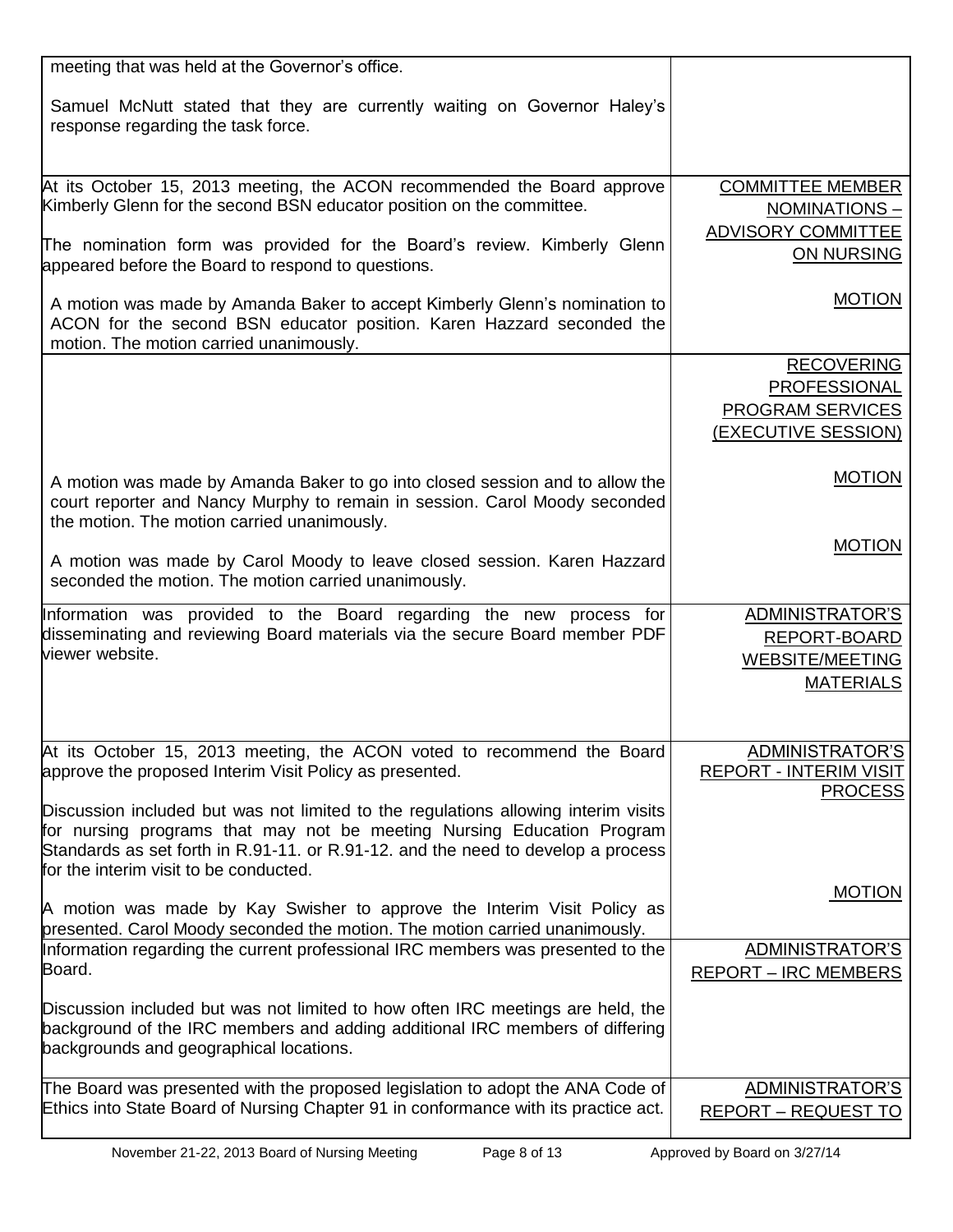| Discussion included but was not limited to this regulation being added in                                                                                                                                                                                                                                                                                                                                                                                                                                                                                                                                                                                                                                                                                                                                                                                                                      | ADOPT THE ANA CODE OF                                             |
|------------------------------------------------------------------------------------------------------------------------------------------------------------------------------------------------------------------------------------------------------------------------------------------------------------------------------------------------------------------------------------------------------------------------------------------------------------------------------------------------------------------------------------------------------------------------------------------------------------------------------------------------------------------------------------------------------------------------------------------------------------------------------------------------------------------------------------------------------------------------------------------------|-------------------------------------------------------------------|
| conformance with S.C. Code Ann §40-33-70 regarding the establishment of a<br>code of ethics in regulation. This code of ethics adopts the Code of Ethics for<br>Nurses by the American Nurses Association.                                                                                                                                                                                                                                                                                                                                                                                                                                                                                                                                                                                                                                                                                     | ETHICS IN REGULATION                                              |
| A motion was made by Carol Moody to approve adopting the ANA Code of Ethics<br>in regulation as presented. Karen Hazzard seconded the motion. The motion<br>carried unanimously.                                                                                                                                                                                                                                                                                                                                                                                                                                                                                                                                                                                                                                                                                                               | <b>MOTION</b>                                                     |
|                                                                                                                                                                                                                                                                                                                                                                                                                                                                                                                                                                                                                                                                                                                                                                                                                                                                                                | OFFICE OF<br><b>INVESTIGATONS AND</b><br><b>ENFORCEMENT (OIE)</b> |
|                                                                                                                                                                                                                                                                                                                                                                                                                                                                                                                                                                                                                                                                                                                                                                                                                                                                                                | <b>INVESTIGATIVE REVIEW</b><br><b>COMMITTEE (IRC) REPORT</b>      |
| A motion was made by Kay Swisher to go into closed session to receive the IRC<br>and OIE reports and to allow Nancy Murphy, the court reporter, and OIE<br>representatives to remain in session. Karen Hazzard seconded the motion. The<br>motion carried unanimously.                                                                                                                                                                                                                                                                                                                                                                                                                                                                                                                                                                                                                         | <b>MOTION</b>                                                     |
| A motion was made to by Anne Crook to go into executive session for the<br>purpose of receiving legal counsel. Karen Hazzard seconded the motion. The<br>motion carried unanimously.                                                                                                                                                                                                                                                                                                                                                                                                                                                                                                                                                                                                                                                                                                           | <b>MOTION</b>                                                     |
| A motion was made by Karen Hazzard to leave executive session. Amanda<br>Baker seconded the motion. The motion carried unanimously. No official actions<br>were taken during executive session.                                                                                                                                                                                                                                                                                                                                                                                                                                                                                                                                                                                                                                                                                                | <b>MOTION</b>                                                     |
| Darra Coleman relayed that the agency is seeking to adjust fees for several<br>boards to include the Board of Nursing (BON) this upcoming legislative session.                                                                                                                                                                                                                                                                                                                                                                                                                                                                                                                                                                                                                                                                                                                                 | <b>FEES</b>                                                       |
| Director Holly Pisarik asked for the following information to be relayed to the<br>Board:                                                                                                                                                                                                                                                                                                                                                                                                                                                                                                                                                                                                                                                                                                                                                                                                      |                                                                   |
| Representative Sandifer has asked that as a part of this process, all LLR fees be<br>set forth in a uniform LLR regulation.                                                                                                                                                                                                                                                                                                                                                                                                                                                                                                                                                                                                                                                                                                                                                                    |                                                                   |
| Because many of the affected Board and Commission's fees are set forth in<br>regulation, a revised regulation must be promulgated to effectuate these fee<br>adjustments. The Agency and Representative Sandifer, who is helping the<br>Agency accomplish the fee adjustments, wanted a mechanism to ensure that the<br>proposed regulations effectuating the fee adjustments appear in one document<br>so that the General Assembly considers them as a package deal, rather than<br>piece meal fee increases and decreases. Thus, Legislative Council created<br>Chapter 10 in S.C. Regulations to set forth the proposed fee adjustments. As a<br>part of this plan, Representative Sandifer would like all Agency fees to be set<br>forth in Chapter 10 to make this process easier going forward. Currently, BON<br>fees are in regulation and no Chapter 10 "LLR fee regulation" exists. |                                                                   |
| Ms. Coleman asked the Board to discuss/ vote regarding BON fees appearing<br>only in Chapter 10 or in Chapter 10 and in nursing regulations.                                                                                                                                                                                                                                                                                                                                                                                                                                                                                                                                                                                                                                                                                                                                                   |                                                                   |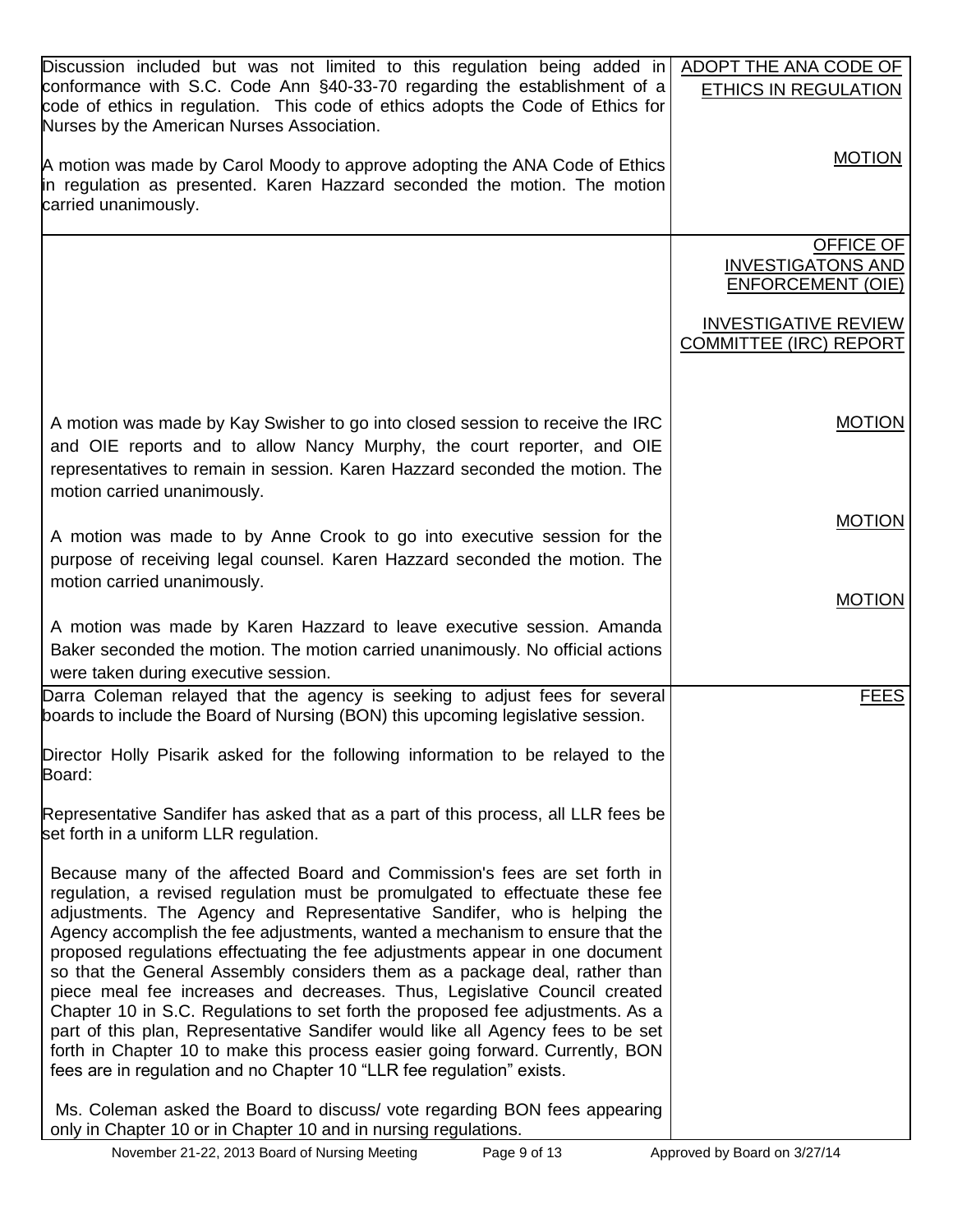| A motion was made by Anne Crook to approve moving the fees to Chapter 10<br>only. Karen Hazzard seconded the motion. The motion carried unanimously.                                                                                                                                                                                                                                                                                             | <b>MOTION</b>        |
|--------------------------------------------------------------------------------------------------------------------------------------------------------------------------------------------------------------------------------------------------------------------------------------------------------------------------------------------------------------------------------------------------------------------------------------------------|----------------------|
| Respondents appeared before the Board to request modifications to their Consent<br>Agreements or Board orders. The Board also reviewed Memoranda of Agreement<br>stipulating to violations of the Nurse Practice Act to determine disciplinary actions.                                                                                                                                                                                          | HEARINGS/APPEARANCES |
| In Case # 2013-47, Respondent signed a Memorandum of Agreement (MOA) and<br>waived the right to a panel hearing. Respondent was aware of his/her right to legal<br>counsel and waived that right. Respondent appeared but was not represented by<br>legal counsel.                                                                                                                                                                               |                      |
| A motion was made by Carol Moody to go into executive session for the purpose<br>of receiving legal counsel. Kay Swisher seconded the motion. The motion carried<br>unanimously.                                                                                                                                                                                                                                                                 | <b>MOTION</b>        |
| A motion was made by Carol Moody to leave executive session. Karen Hazzard<br>seconded the motion. The motion carried unanimously. No official actions were<br>taken during executive session.                                                                                                                                                                                                                                                   | <b>MOTION</b>        |
| In Case # 2013-47, a motion was made by Kay Swisher that the Board accepts<br>the Memorandum of Agreement stipulating to the violations of $40-33-110(A)(3)$<br>and (18) and 40-1-110(f); however, the Board finds no sanction is necessary<br>under the circumstances presented and issues a Letter of Caution. Anne Crook<br>seconded the motion. The motion carried unanimously.                                                              | <b>MOTION</b>        |
| In Case # 2009-333, Respondent signed a Memorandum of Agreement (MOA)<br>and waived the right to a panel hearing. Respondent was aware of his/her right to<br>legal counsel and waived that right. Respondent appeared but was not<br>represented by legal counsel.                                                                                                                                                                              |                      |
| A motion was made by Carol Moody to go into executive session for the purpose<br>of receiving legal counsel. Karen Hazzard seconded the motion. The motion<br>carried unanimously.                                                                                                                                                                                                                                                               | <b>MOTION</b>        |
| A motion was made by Kay Swisher to leave executive session. Carol Moody<br>seconded the motion. The motion carried unanimously. No official actions were<br>taken during executive session.                                                                                                                                                                                                                                                     | <b>MOTION</b>        |
| In Case # 2009-333, a motion was made by Amanda Baker to accept the<br>Memorandum of Agreement with the following sanctions: a private reprimand, a<br>\$1,000 civil penalty payable within one year, and the completion of Legal Aspects,<br>Medication<br>Administration<br>Critical<br>Thinking,<br>Medication<br>Ethics,<br>and<br>Documentation courses within one year. Anne Crook seconded the motion. The<br>motion carried unanimously. | <b>MOTION</b>        |
| In Case # 2013-452; 2012-1, Respondent requested to modify an existing final<br>order/consent agreement. Respondent was aware of his/her right to legal counsel<br>and waived that right. Respondent appeared but was not represented by legal<br>counsel.                                                                                                                                                                                       |                      |
| In Case # 2013-452; 2012-1, a motion was made by Anne Crook that respondent<br>has satisfied the requirement of providing documentation of working under direct<br>supervision for the minimum of one year. Carol Moody seconded the motion. The                                                                                                                                                                                                 | <b>MOTION</b>        |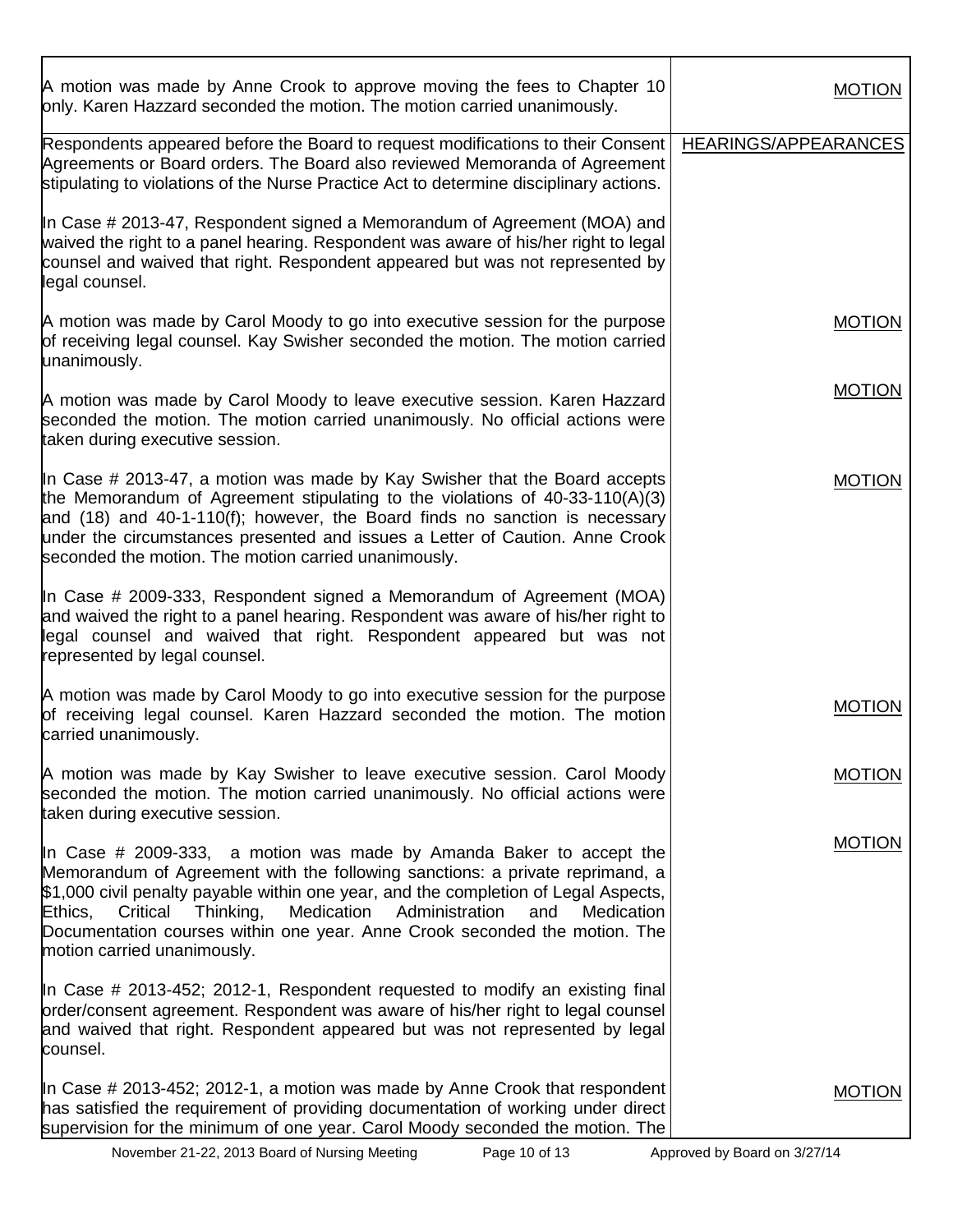| motion carried unanimously.                                                                                                                                                                                                                                                                                                                                                                                                                              |                          |
|----------------------------------------------------------------------------------------------------------------------------------------------------------------------------------------------------------------------------------------------------------------------------------------------------------------------------------------------------------------------------------------------------------------------------------------------------------|--------------------------|
| In Case # 2013-455; 2010-431, Respondent requested a continuance.                                                                                                                                                                                                                                                                                                                                                                                        |                          |
| In Case # 2013-459; 2010-343, Respondent requested to modify an existing final<br>order/consent agreement. Respondent was aware of his/her right to legal counsel<br>and waived that right. Respondent appeared but was not represented by legal<br>counsel.                                                                                                                                                                                             |                          |
| A motion was made by Carol Moody to go into executive session for the purpose<br>of receiving legal counsel. Kay Swisher seconded the motion. The motion carried<br>unanimously.                                                                                                                                                                                                                                                                         | <b>MOTION</b>            |
| A motion was made by Carol Moody to leave executive session. Karen Hazzard<br>seconded the motion. The motion carried unanimously. No official actions were<br>taken during executive session.                                                                                                                                                                                                                                                           | <b>MOTION</b>            |
| In Case # 2013-459; 2010-343, a motion was made by Amanda Baker to grant a<br>modification to lift the onsite, on-shift supervision restriction, to deny the<br>modification regarding home health, to grant the modification to lift the narcotics<br>restriction, and to grant an extension to pay the \$2,000 civil penalty in full within<br>six months of obtaining employment. Carol Moody seconded the motion. The<br>motion carried unanimously. | <b>MOTION</b>            |
| In Case # 2013-460; 2008-557, Respondent requested to modify an existing final<br>order/consent agreement. Respondent was aware of his/her right to legal counsel<br>and waived that right. Respondent appeared but was not represented by legal<br>counsel.                                                                                                                                                                                             |                          |
| In Case # 2013-460; 2008-557, a motion was made by Carol Moody to lift the<br>onsite supervision restriction. Kay Swisher seconded the motion. The motion<br>carried unanimously.                                                                                                                                                                                                                                                                        | <b>MOTION</b>            |
| In Case # 2013-461; 2010-124, Respondent requested to modify an existing final<br>order/consent agreement. Respondent was aware of his/her right to legal counsel<br>and waived that right. Respondent appeared but was not represented by legal<br>counsel.                                                                                                                                                                                             |                          |
| A motion was made by Carol Moody to go into executive session for the purpose<br>of receiving legal counsel. Karen Hazzard seconded the motion. The motion<br>carried unanimously.                                                                                                                                                                                                                                                                       | <b>MOTION</b>            |
| A motion was made by Carol Moody to leave executive session. Karen Hazzard<br>seconded the motion. The motion carried unanimously. No official actions were<br>taken during executive session.                                                                                                                                                                                                                                                           | <b>MOTION</b>            |
| In Case # 2013-461; 2010-124, a motion was made by Amanda Baker to grant a<br>modification to lift restrictions except for continued participation in RPP monitoring.<br>Kay Swisher seconded the motion. The motion carried with six ayes and one nay.                                                                                                                                                                                                  | <b>MOTION</b>            |
| A motion was made by Anne Crook to adjourn the meeting on November 21,<br>2013 at 3:59 p.m. Karen Hazzard seconded the motion. The motion carried<br>unanimously.                                                                                                                                                                                                                                                                                        | <b>MOTION TO ADJOURN</b> |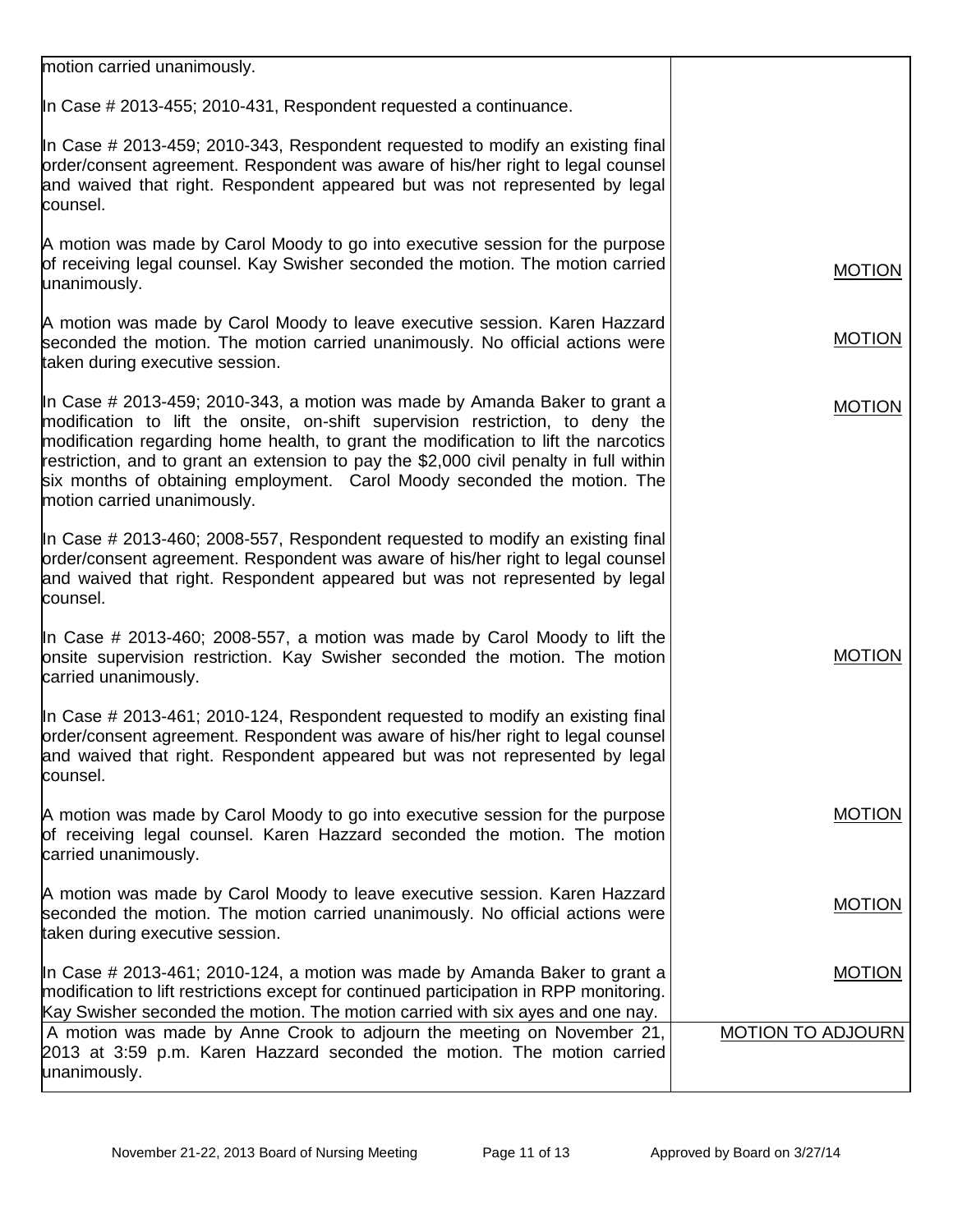| Friday, November 22, 2013                                                                                                                                                                                                                                                                                                                                                                                                                                                                       |                                                      |
|-------------------------------------------------------------------------------------------------------------------------------------------------------------------------------------------------------------------------------------------------------------------------------------------------------------------------------------------------------------------------------------------------------------------------------------------------------------------------------------------------|------------------------------------------------------|
| The Board reviewed a Memorandum of Agreement stipulating to violations of the<br>Nurse Practice Act to determine disciplinary actions.                                                                                                                                                                                                                                                                                                                                                          | <b>HEARINGS/APPLICATIONS</b>                         |
| In Case # 2012-440, Respondent signed a Memorandum of Agreement (MOA)<br>and waived the right to a panel hearing. Respondent was represented by Bill<br>Doar, Esq.                                                                                                                                                                                                                                                                                                                              |                                                      |
| A motion was made by Carol Moody to go into executive session for the purpose<br>of receiving legal counsel. Karen Hazzard seconded the motion. The motion<br>carried unanimously.                                                                                                                                                                                                                                                                                                              | <b>MOTION</b>                                        |
| A motion was made by Carol Moody to leave executive session. Karen Hazzard<br>seconded the motion. The motion carried unanimously. No official actions were<br>taken during executive session.                                                                                                                                                                                                                                                                                                  | <b>MOTION</b>                                        |
| In Case $\#$ 2012-440, a motion was made by Amanda Baker to accept the<br>Memorandum of Agreement with the following sanctions: a private reprimand<br>and a \$1,000 civil penalty payable within six months. All required coursework<br>has already been completed by respondent. Anne Crook seconded the motion.<br>The motion carried unanimously.                                                                                                                                           | <b>MOTION</b>                                        |
|                                                                                                                                                                                                                                                                                                                                                                                                                                                                                                 | PROPOSED ADVISORY                                    |
|                                                                                                                                                                                                                                                                                                                                                                                                                                                                                                 | OPINION - CLARIFICATION                              |
|                                                                                                                                                                                                                                                                                                                                                                                                                                                                                                 | OF PRIVATE REPRIMAND<br><b>DISCLOSURE (EXECUTIVE</b> |
|                                                                                                                                                                                                                                                                                                                                                                                                                                                                                                 | SESSION)                                             |
| A motion was made by Kay Swisher to go into executive session for the purpose<br>of receiving legal counsel and to allow staff to remain in session. Karen Hazzard<br>seconded the motion. The motion carried unanimously.                                                                                                                                                                                                                                                                      | <b>MOTION</b>                                        |
| A motion was made by James Mallory to leave executive session. Carol Moody<br>seconded the motion. The motion carried unanimously. No official actions were<br>taken during executive session.                                                                                                                                                                                                                                                                                                  | <b>MOTION</b>                                        |
| A motion was made by Anne Crook to approve the AO presented regarding<br>private reprimand disclosures on employment applications and the joint statement<br>presented regarding verbal orders from a physician and affirmed AO #11. Amanda<br>Baker seconded the motion. The motion carried unanimously.                                                                                                                                                                                       | <b>MOTION</b>                                        |
| The Board reviewed a reinstatement application for matters of unlicensed<br>practice, reviewed an application with "yes" answers regarding criminal<br>convictions, reviewed an application regarding criminal charges on the criminal<br>background check and failure to report these charges, reviewed an application<br>regarding a "yes" answer regarding a complaint or investigation from another<br>State Board of Nursing and reviewed an application for disciplined<br>reinstatement. | <b>HEARINGS/APPLICATIONS</b>                         |
| An applicant for licensure as a licensed practical nurse by reinstatement appeared<br>before the Board regarding issues of unlicensed practice. Respondent was aware<br>of his/her right to legal counsel and waived that right. Respondent appeared but<br>was not represented by legal counsel.<br>November 21-22, 2013 Board of Nursing Meeting<br>Page 12 of 13                                                                                                                             | Approved by Board on 3/27/14                         |